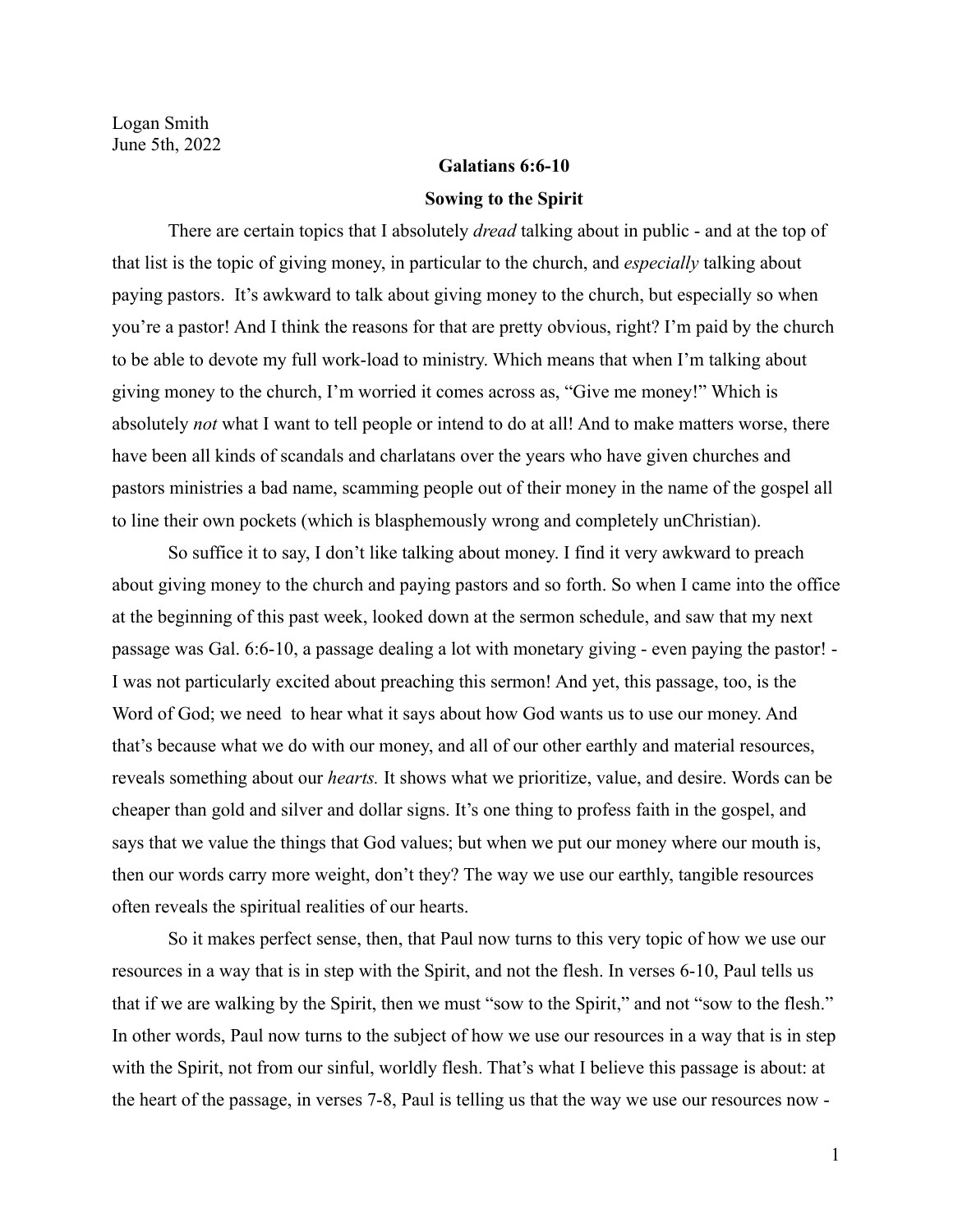whether we're sowing to the Spirit or the flesh - shows the spiritual state of our hearts and, ultimately, whether we're heading towards eternal life or eternal corruption. And Paul applies this principle to two different exhortations as to how we should use our resources in a way that sows to the Spirit, first in v.6, then in v.10. And these practical application that Paul is making here are just more examples of how we are to love one another and bear one another's burdens as a Christian community, as a church family. We are to walk by the Spirit and bear one another's burdens by caring for one another's needs with the way we use our financial and earthly resources. And as we do this, Paul reminds, we are sowing to the Spirit and will reap eternal life.

So let's begin with the first exhortation of this passage, in verse 6:

## **I. Share All Good Things with the One Who Teaches You the Word of God (6:6)**

Paul continues by giving very practical applications for how we are to "walk by the Spirit" as a Christian church community. He begins the passage with another exhortation, in v.6: "Let the one who is taught the word share all good things with the one who teaches." And now this is the part where it becomes pretty awkward, isn't it? In essence, Paul is commanding the church to pay their pastors, those who regularly and rightly teach the Word of God and preach the gospel to them. And this is awkward for us this morning because I'm a pastor, paid a salary by this church - by you guys - to spend my time studying, preaching, and teaching the Word of God to you. Now, the last thing that I want to do is for this to come across as me telling you to pay me money. That's not at all my intention here. Like I said, this is not a topic I want to preach on. But I don't set the agenda or decide what to say - God does. I'm just trying to preach through the Bible, one passage at a time, and say what the Bible says. So let's unpack what God says here, through Paul, in this verse. And then, we'll look at *why* God gives us this command, why it's good for us, and how it applies to us today.

The command itself is pretty straight forward: "Let the one who is taught the word share all good things with the one who teaches." This is written to a church of Christians, gathering as a specific church community, with specific leaders appointed among them who are morally qualified, doctrinally qualified, and able to rightly handle the word of God as they teach and preach in, both publicly in the church - like in what I'm doing right now - and in private, as they privately teach and apply the Word to people's lives in discipleship and counseling situations. The Bible speaks about this teaching office a lot, calling these people "elders," or "overseers," or "pastors," which is the word we most commonly use today; all three terms are talking about the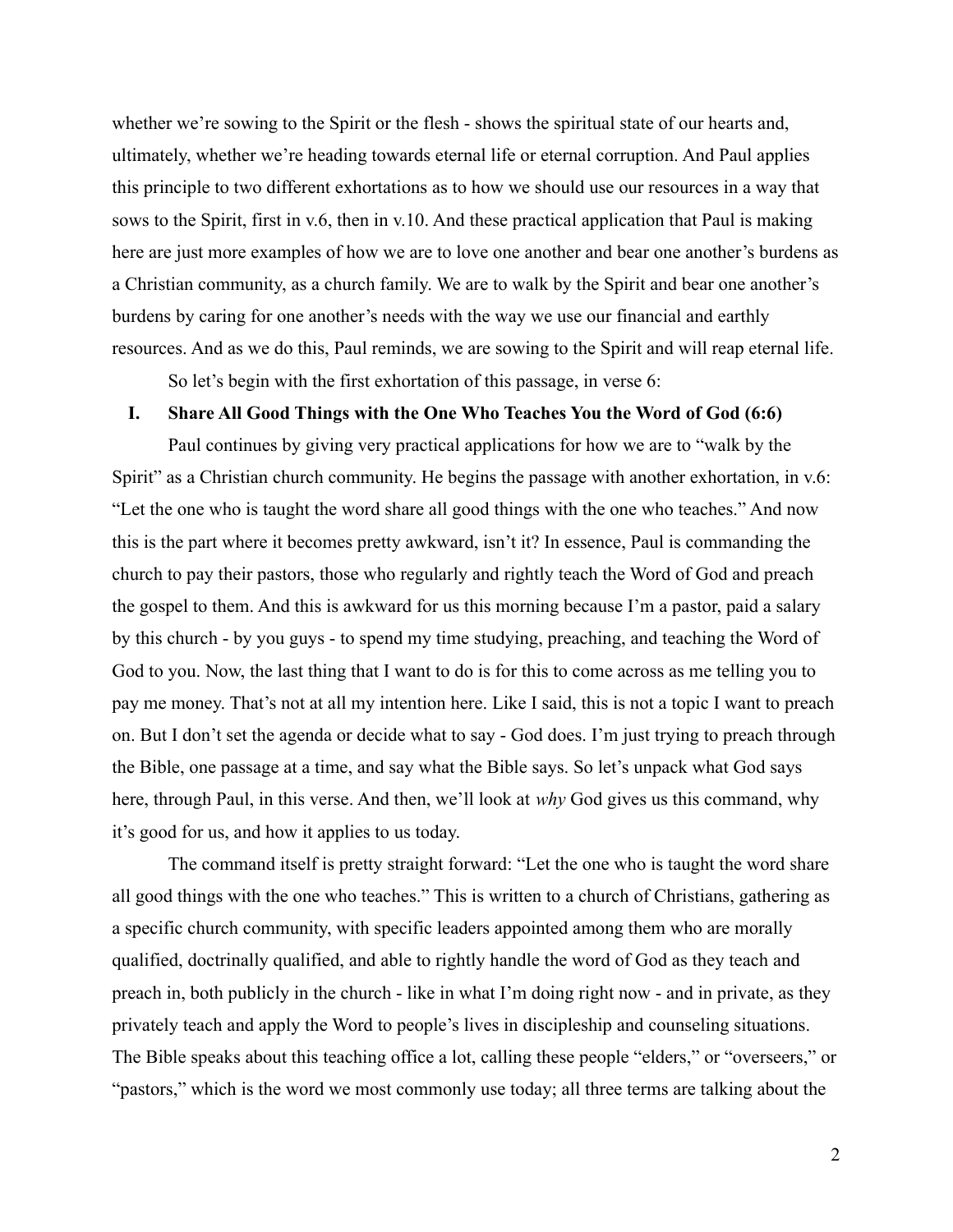same office, though; these are men recognized as called, qualified, and equipped by God to rightly teach the Word of God to the church. So Paul implies here that another essential component of what it means to be a local church is that the Word of God is being taught and preached, and that the members of the body are benefiting from regularly listening and responding to the ministry of the Word. And Paul says here that if we benefit from the teaching of the Word, then we are commanded to "share all good things with the one who teaches."

So what does that mean? The "all good things" here refers to earthly, tangible blessings material goods, resources, finances, etc. As we receive good things from the Lord - such as our paycheck from working hard at our job - then we are called to share all these good blessings of provision with "the one who teaches" us the Word of God in our church community. At the very least, it means providing for his needs (and for his family's needs, if he has one, since he is also responsible for providing for them). But it also goes beyond just merely having his basic needs met - after all, we are to share "*all good things"* with him; as we receive provision and financial blessing from the Lord, so we give it to the one who teaches, as we have opportunity. So in one sense, sharing "all good things" goes beyond just financial resources, but I think that Paul's main point here is that we generously give to provide financially for our pastor (or ideally even more than one, if we had the opportunity and means to do so).

And we know this is a command from the Lord because we don't just see it here, but in many other places as well. For example, Jesus himself said, "For the laborer deserves his wages," when speaking about those who proclaimed the gospel being provided for by those whom they taught. We see this perhaps most explicitly in *1 Tim. 5:17-18*: "Let the elders who rule well be considered worthy of double-honor, especially those who labor in preaching and teaching. For the Scripture says, 'You shall not muzzle and ox when it treads out the grain.' and 'The laborer deserves his wages.'" Again, the word "elders" here is just another word for "pastor." The reason it's plural is because the pattern that we see over and over again in the New Testament is for there to be multiple elders (multiple pastors) who are all shepherding together *in the same local church body.* All of these elders are biblically qualified (mature believers, with sound character and sound doctrine, able to teach), and they all have shepherd hearts, with a desire to help others know the Bible better, follow Christ, and grow in the Lord; all these elders "rule," and what Paul means by that is, they lead the church to be Biblical and provide spiritual oversight for all the members. They do that together. And Paul says that those who "rule well are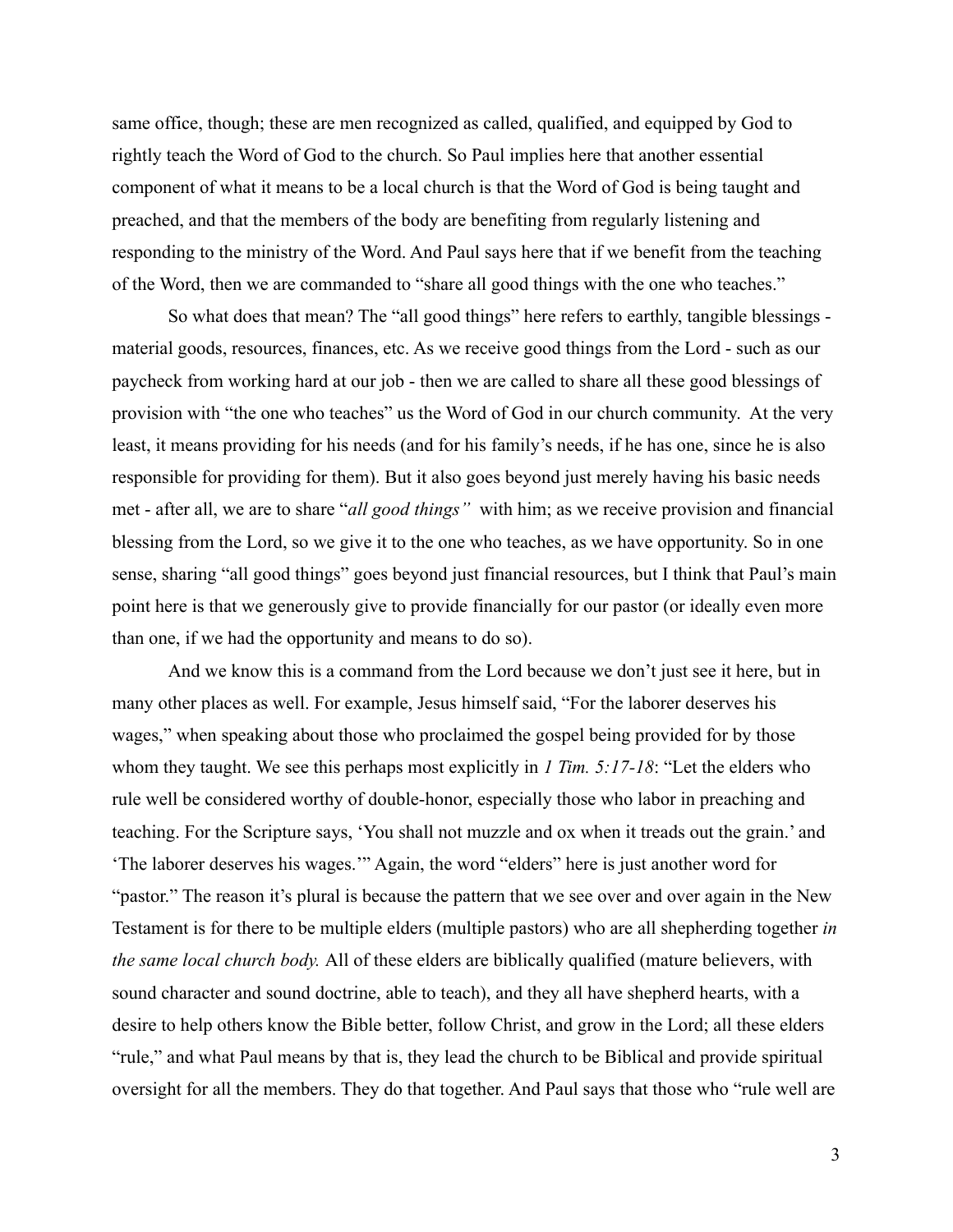worthy of double-honor, especially those who labor in preaching and teaching." So though all of them lead the church together, not all of them "labor in preaching and teaching" in the church; those that are set aside to take on the bulk of laboring in preaching and teaching the word are to receive "double honor" - and it's very clearly from the verse that follows (about not muzzling the ox), that he's talking about paying them financially.

So why is this the case? Why does God command us to pay our pastors - especially those who are set aside to do the bulk of laboring in preaching and teaching the Word to us? Furthermore, why does Paul give us this exhortation here, in v.6? I think it's because this is a very practical and necessary way that we "bear one another's burdens" and so "fulfill the law of Christ" (v.2) as a church. And here's why I say that: our most fundamental need is to know and believe the gospel, not only for the first time, but more and more, each day, for the rest of our lives. Every single one of us desperately needs to know the Lord more personally, to know how much God loves us through the gospel of Christ Jesus, to love God and love others more deeply because of the gospel, and to know and obey GOd's Word in all of our lives, both as individuals and as a church community. And the way that this happens - the way that we grow as Christians, are sanctified, and persevere - all comes through *knowing, studying, and applying the Word of God, the Bible.* As Christians, we are all, by necessity, born again of the Spirit - meaning we have new hearts and are led by the Spirit! We long to walk by the Spirit and produce the fruit of the Spirit - and therefore, we eagerly desire to know, study, believe, obey, and apply the Bible more and more! We know we need it and we hunger for it! We believe that this Bible is the very Word of God, that it's necessary for our spiritual life, even our eternal life, and so we *hunger and thirst* to have a richer and deeper understanding of the Bible, so that God's Word and the gospel of Jesus Christ that it reveals will truly be the center of our lives, our hearts, our minds, our families, our churches, and so forth. So all of us have an urgent, essential need - a burden, if you will - to know, study, and apply the entirety of God's Word!

But knowing, studying, interpreting, and applying the Bible can be very difficult to do well; for one thing, it requires a lot of time and effort! It is far too easy to stray into false teachings, which the Bible sternly warns us against. It requires time and effort to learn how to study the Bible, and then continues to require hours and hours of study to rightly understand and apply each Bible passage and verse to our lives. But the reality is, the vast majority of us don't have that kind of time and effort to spend; we have to work jobs to provide for our family, care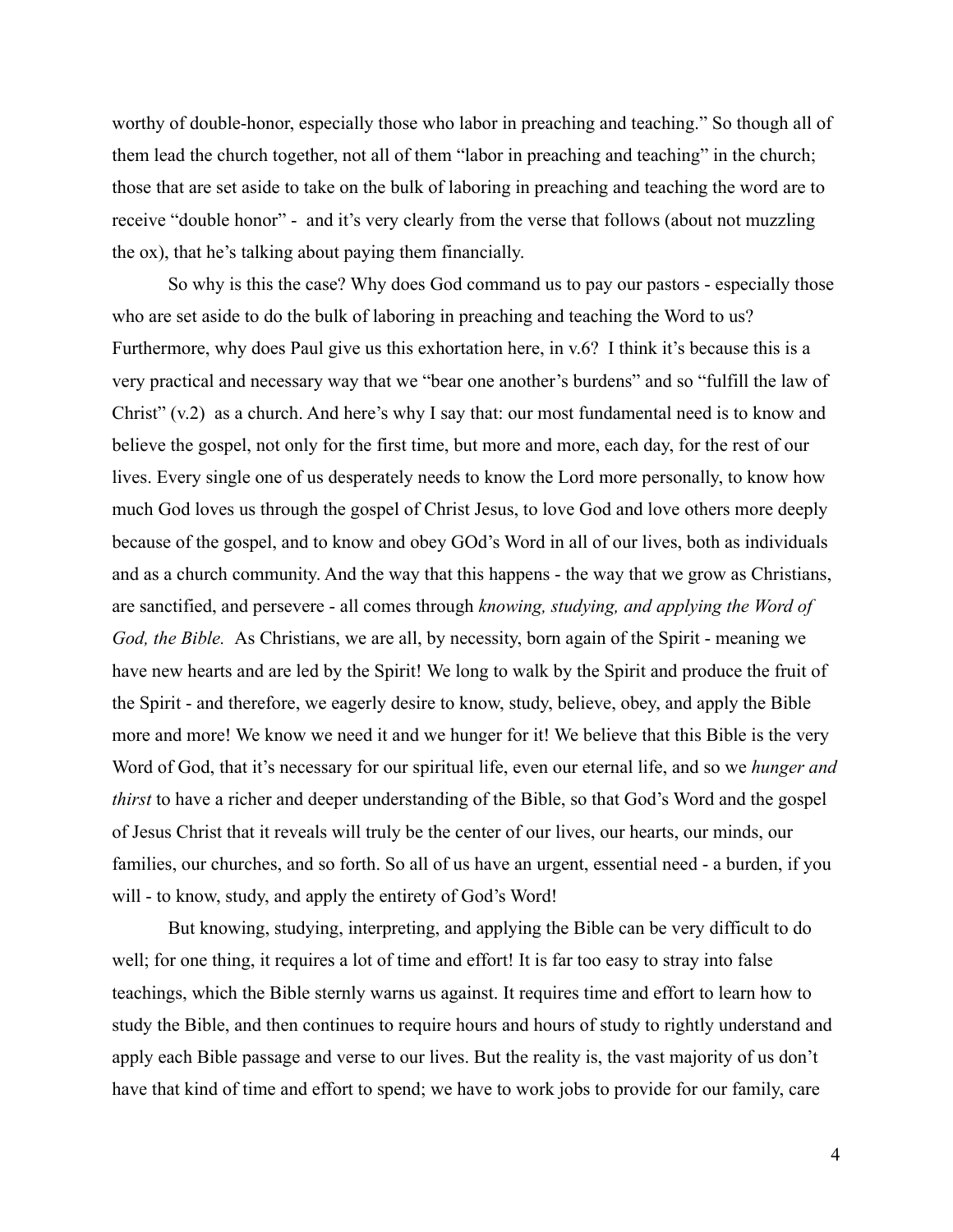for kids, keep up the home, etc. Yes, all of us should be spending time in the word and prayer on our own, ideally each day; but I've heard many of you express to me how you still don't ever feel like you have nearly as much time as you'd like to spend time in studying and interpreting the word. Furthermore, not all of us have the gifting, or training and skills, needed to rightly study and interpret the Bible. So what do we do to alleviate this burden we all have to better understand, believe, and obey the entire Word of God? Well, this is part of why God created the office of pastors, or elders. One of the most key, essential responsibilities of pastors is to authoritatively teach the Word of God, both publicly and privately. Now, as we read from 1 Tim. earlier, the biblical norm is to have multiple elders (or pastors) in a church, who are all leading and providing oversight; all the elders guard the teaching ministry of the church together, and all do some teaching, even if it's just in one-on-one conversations. But even in such situations, the church is to provide financially for at least one of the elders to be able to devote his time to the ministry of the Word and prayer. If he has to work a full time job, working 40-50 hours a week in secular employment, on top of caring for his family and other responsibilities, then he will have very little time and energy left for studying the Word; and even less time after that for actually teaching it and pastoring the people of the church! So this is why God exhorts us to "share all good things" with the one whom we set aside to study, teach, and preach the Word of God to us.

When a pastor has to work another job on top of pastoring, this creates a much larger burden on him, his family, and therefore, the church. But if we provide for him financially, then he's able to devote his time to labor hard in studying, interpreting, and applying the Word of God so that he can better preach the gospel, teach the Word of God to us, and provide private teaching and counseling for us, shepherding us in how to better understand and apply the Bible to our lives. In other words, providing for a pastor to work hard in studying, preaching, and teaching the Word is a very good thing for all of us! On the one hand, it bears his burdens by not over-burdening him or his family in having to work another job on top of pastoring, preaching, and teaching. But on the other hand, it also helps *bear all of our burdens,* since we all have the need to be taught the Word! So I am just so thankful that I have the great privilege to get to be your pastor; and not just that, but to get to do this for a living, so that I can devote my time to working hard in the study throughout the week and laboring in preaching the gospel and teaching the Word of God!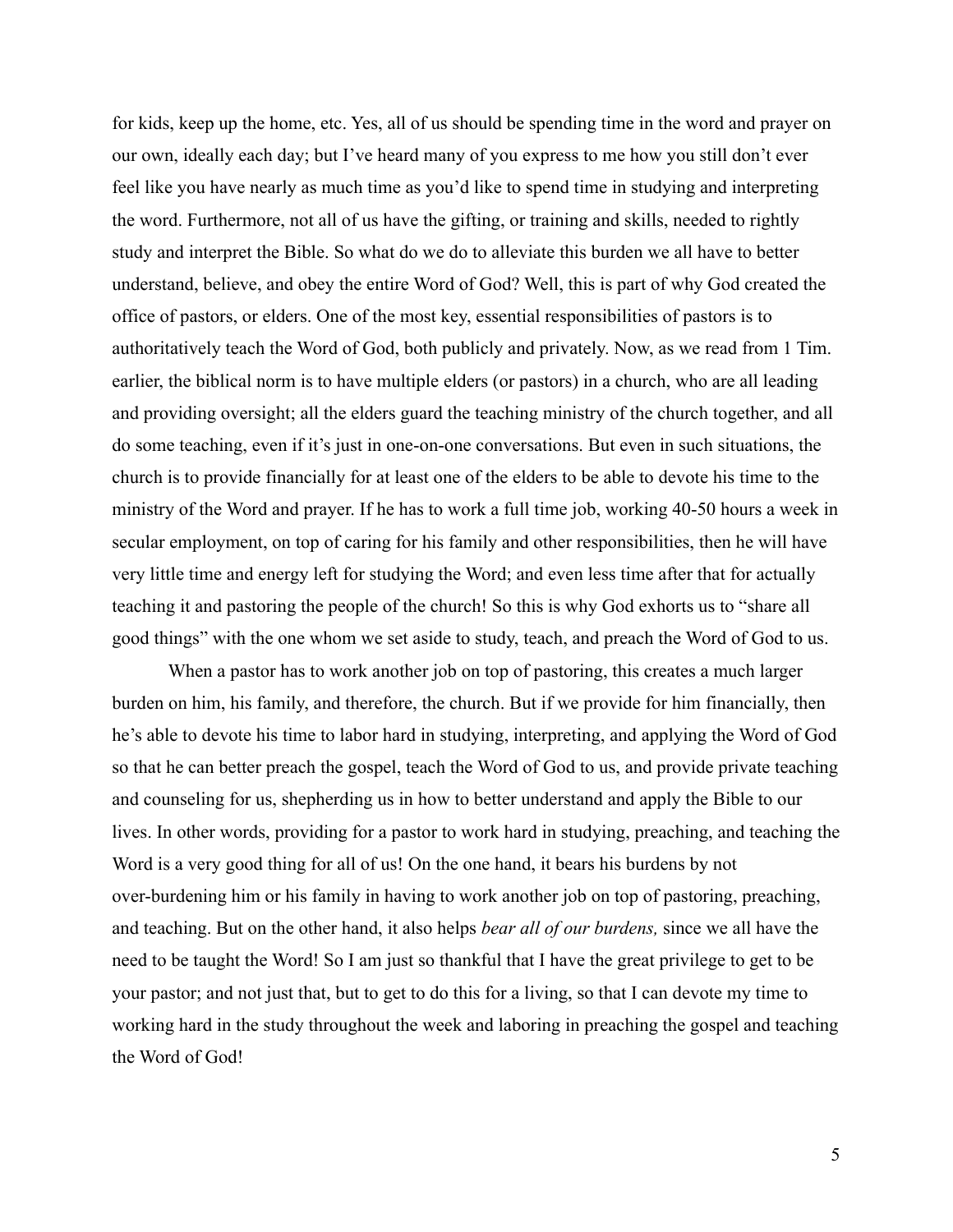And here's the neat thing: this means that as you work hard throughout the week at your job, whether your painting houses, sitting behind a computer screen, or managing other people, earn a paycheck to provide for your family, and then give part of your hard-earned money to the church, part of which goes to providing for the pastoral ministry of the church, then you're actually *directly contributing* to the Word of God being preached and taught to your fellow church members. So if the Lord sees fit to use these times of teaching and preaching to edify the church, help people grow in Christ, and even bring people to saving faith, then this means that *all of us* are participating in this ministry of the Word together!

So then, it is very good for all of us to be able to provide for those who labor well in teaching the Word of God to us. But another reason it's good for us to do this is because when we do, we're revealing that we have a very high value for the Word of God itself. Which brings us to point number two…

## **II. You Reap What You Sow: How we Use our Resources Reveals our Heart (vv.7-9)**

Paul backs up his exhortation with a theological principle in verses 7-8: "Do not be deceived; God is not mocked, for whatever one sows, that will he also reap. For the one who sows to the flesh will from the flesh reap corruption, but the one who sows to the Spirit will from the Spirit reap eternal life."

"Sowing" and "reaping" are images most of us are all familiar with: you "sow" seed by planting it in the ground, and after a time of watering and waiting, when the plant grows, you "reap" the harvest of the crop it produces. And the important point Paul is drawing on is that reaping is directly tied to the sowing. If you want to have tomatoes grow in your yard, you have to sow tomato seeds; you can't plant seeds for peppers and then get upset when a pepper plant grows and not a tomato plant! YOu reap what you sow. And this principle applies to many things in life. If you want to be healthy, strong, and fit, then you can't just sit around on the couch all day eating potato chips; no, you put in the effort of working out at the gym in order to reap the physical benefits.

And the exact same thing applies spiritually. So Paul contrasts two types of "sowing" and "reaping" for us: sowing to the flesh vs. sowing to the Spirit. We sow to the flesh by investing in a life characterized by the works of the flesh, giving into sinful passions and desires. By contrast, we sow to the Spirit by "walking by the Spirit" and living a life that "keeps in step with the Spirit." SO in one sense, this is making the same point we saw in verses 16-25: we sow to the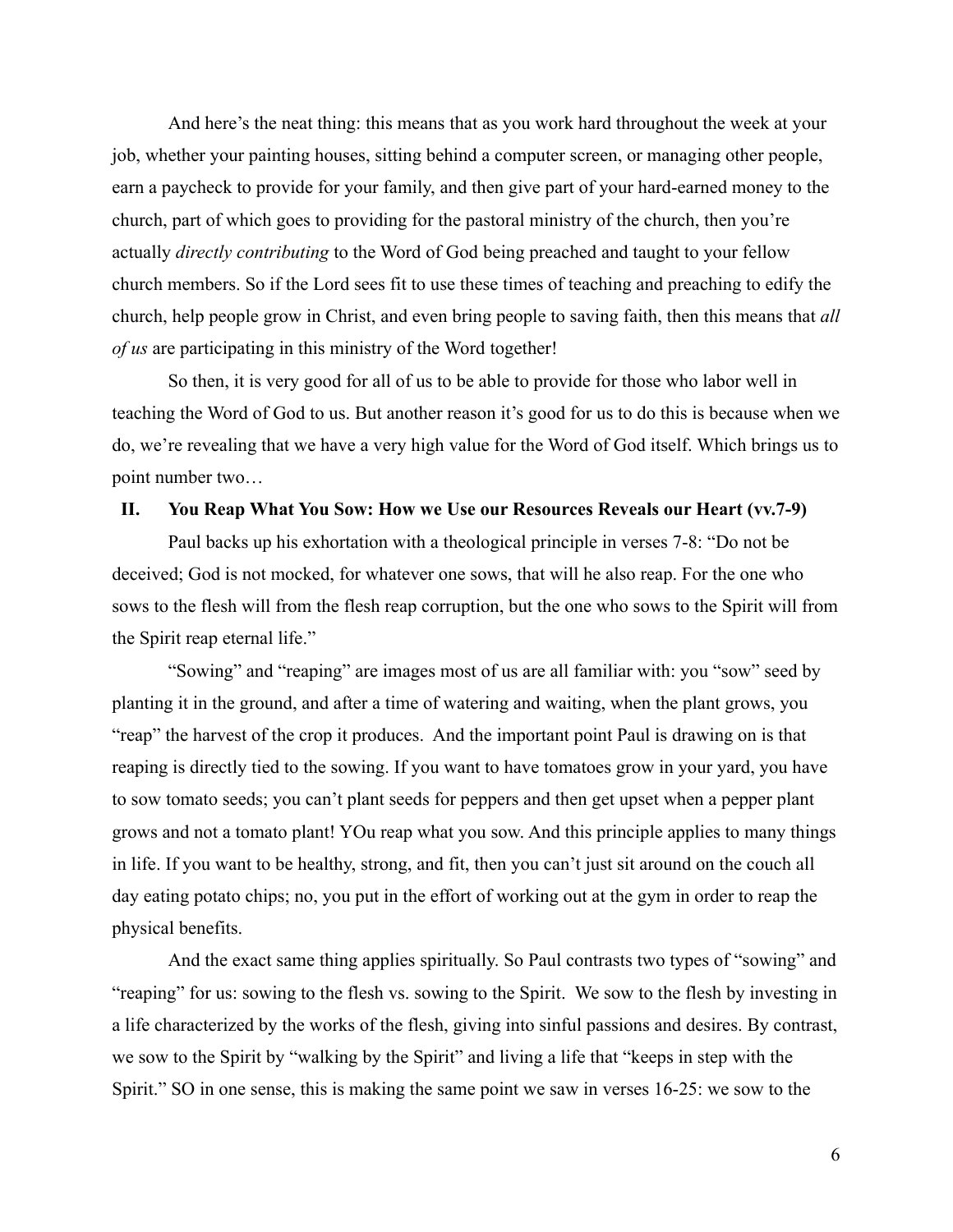flesh by living a life devoted to sin and the "works of the flesh;" we sow to the Spirit by crucifying the flesh, waging wear against sin, and walking according to who we are in Christ, by the power of the Holy Spirit who changes our hearts. But I think Paul is doing more than just saiying the same thing he said above; I think that what he's doing here, in this passage, is he's taking the principle of "walking by the Spirit" and applying it to the way we use our resources that is, that "sowing to the flesh" here means using our worldly goods and money for our own selfish, fleshly desires; by contrast, we "sow to the Spirit" by using our worldly goods, resources, and money in a way that corresponds to the things of the Spirit of God and the fruit of the Spirit.

Here's why I think this sowing and reaping applies to how we use our resources: first, v.6 is clearly about generously giving money and earthly goods to the one who teaches, and Paul is using this "sowing and reaping" metaphor to back up that exhortation. Secondly, Paul uses this same metaphor and exact same phrase elsewhere, in 2 Cor. 8-9, to refer to generously giving to others (particularly fellow Christians) to provide for their needs financially. The same thing is going on here, as Paul applies this principle to "bearing one another's burdens" in the church and "doing good to all, especially the household of faith" (v.10). So then, I believe Paul is saying that the way we use our resources is either sowing to the flesh or to the Spirit.

But then Paul tells us what we will reap from each: If we sow to the Spirit, v.8 says, we will reap "eternal life." By contrast, if we sow to the flesh we will "reap corruption" - that is, the opposite of eternal life: eternal death and damnation. So does this mean, then, that our salvation and eternal life is based on our works, so that we can earn salvation by sowing to the Spirit? No, of course not; Paul has made it very clear that we are justified not by works, but only by grace through faith in Jesus Christ. We "reap" eternal life through the Spirit, not because of our works, but purely because Jesus Christ lived a perfectly righteous life in our place, that we could never live; died on the cross for our sins, paying the penalty of spiritual death and damnation we deserve, bearing the wrath of God in our place; then rose again, crushing sin, Satan, and death for us! He did this so that anyone who believes this good news and trusts in Christ alone will be saved! Not by works, but purely by grace through faith!

But the faith that saves never is alone; it produces fruit. Our faith is evidenced in our life by our works, as we've been seeing throughout chapters 5 and 6. And that includes in the way we use our money and other resources. If we live a life sowing to the flesh, then we shouldn't be surprised when we reap death; furthermore, if we're heading to eternal life through faith in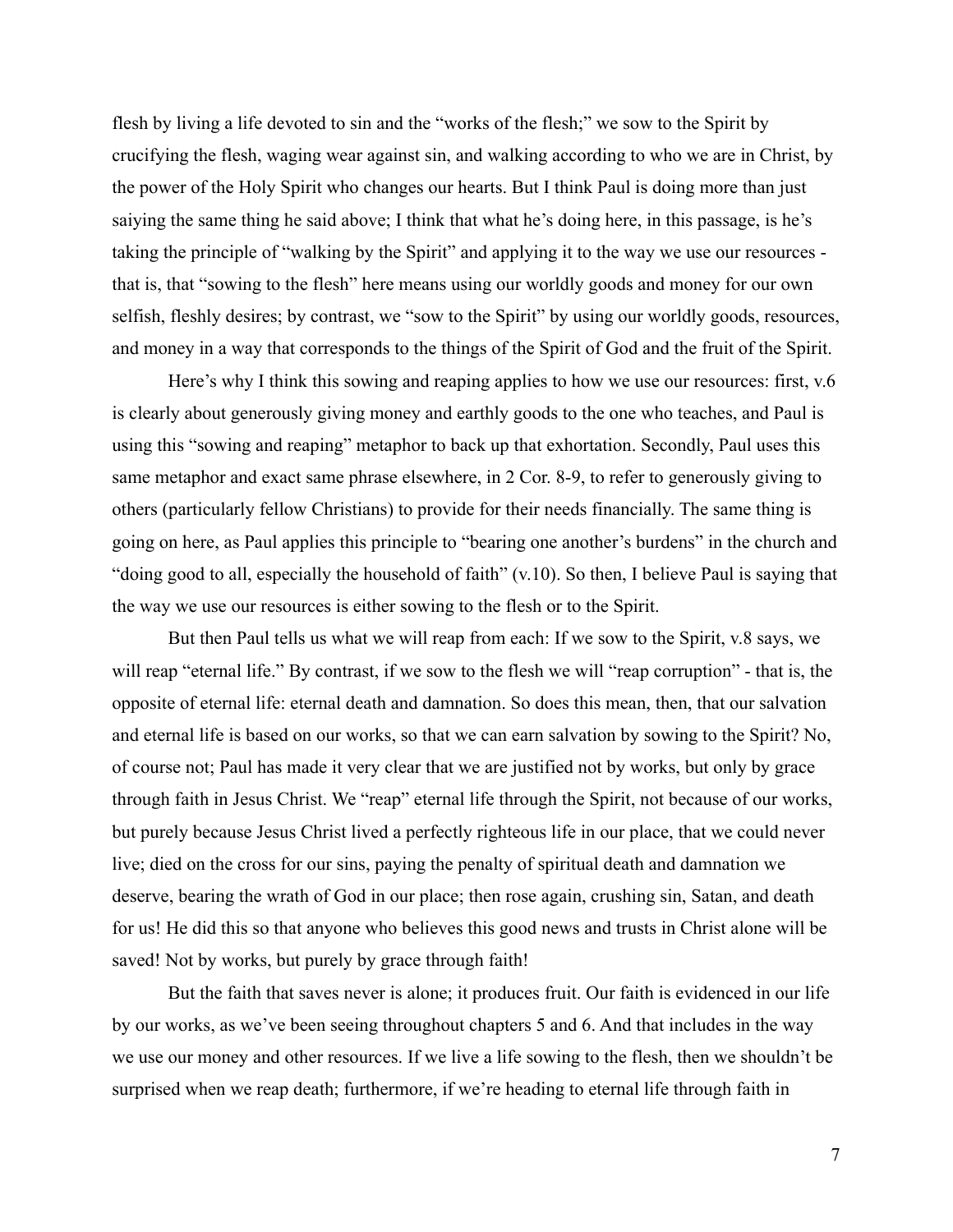Christ, then we will necessarily sow to the Spirit. The way we invest our resources, time, money, and energy reveals what's in our heart. Or, as Jesus put it in Matt. 6:21, "For where your treasure is, there your heart will be also." What you spend your money on reveals the values, desires, and priorities of your heart. We make time and spend on what we most truly value. If you're spending your money, time, and energy on things that just feed your own selfish flesh and sinful desires, then you're sowing to the flesh. But if, instead, you're investing your money, time, and resources into the things of the Spirit, then you're showing that you truly believe the gospel, love Jesus, value God's Word, and are walking by the Spirit! It shows that we truly believe and are truly saved!

So then, brothers and sisters let us "not grow weary in doing good, for in due season we will reap, if we do not give up" (v.9). After all, "God is not mocked." The truth will come out in the end. Let us keep sowing to the Spirit by fixing our eyes on the harvest that awaits us: eternal life! And again, this isn't to earn salvation - you can't buy your way into heaven! But as we fix our eyes on Christ and fully trust and love Him, then he changes our hearts and desires - even the way we spend our money, time, energy, and resources. So let us take all that we are, and all that we have, and invest it into the things of the Spirit, as we persevere in faith and reap eternal life!

But that begs the question: what does this look like? How do we "sow to the Spirit" with our resources and persevere in doing good? Paul answers this next, in our final point:

## **III. Do Good to All, But Especially to Fellow Believers (v.10)**

We are called to "sow to the Spirit" by doing good to all; but we are especially obligated to prioritize taking care of the members of our church family. We see this in verse 10: "So then, as we have opportunity, let us do good to everyone, especially to those who are of the household of faith."

As Christians who walk by the Spirit and fulfill the Law of Christ, we are to be good to everyone. After all, the fruit of the Spirit is "love" and "goodness;" the law of Christ is fulfilled in loving your neighbor as yourself (5:14). The love of Christ compels us to do "goodness" to everyone that we encounter, even our enemies. At a bare minimum, this means we must not sin against people, or treat them wrongly, but must seek to do good to all, "as we have opportunity.

But the exhortation doesn't end there; we do good to all, but "especially to those who are of the household of faith." The "household of faith" refers to the church, our spiritual family. When we are united to Christ through faith in the gospel, we are adopted by God as children; and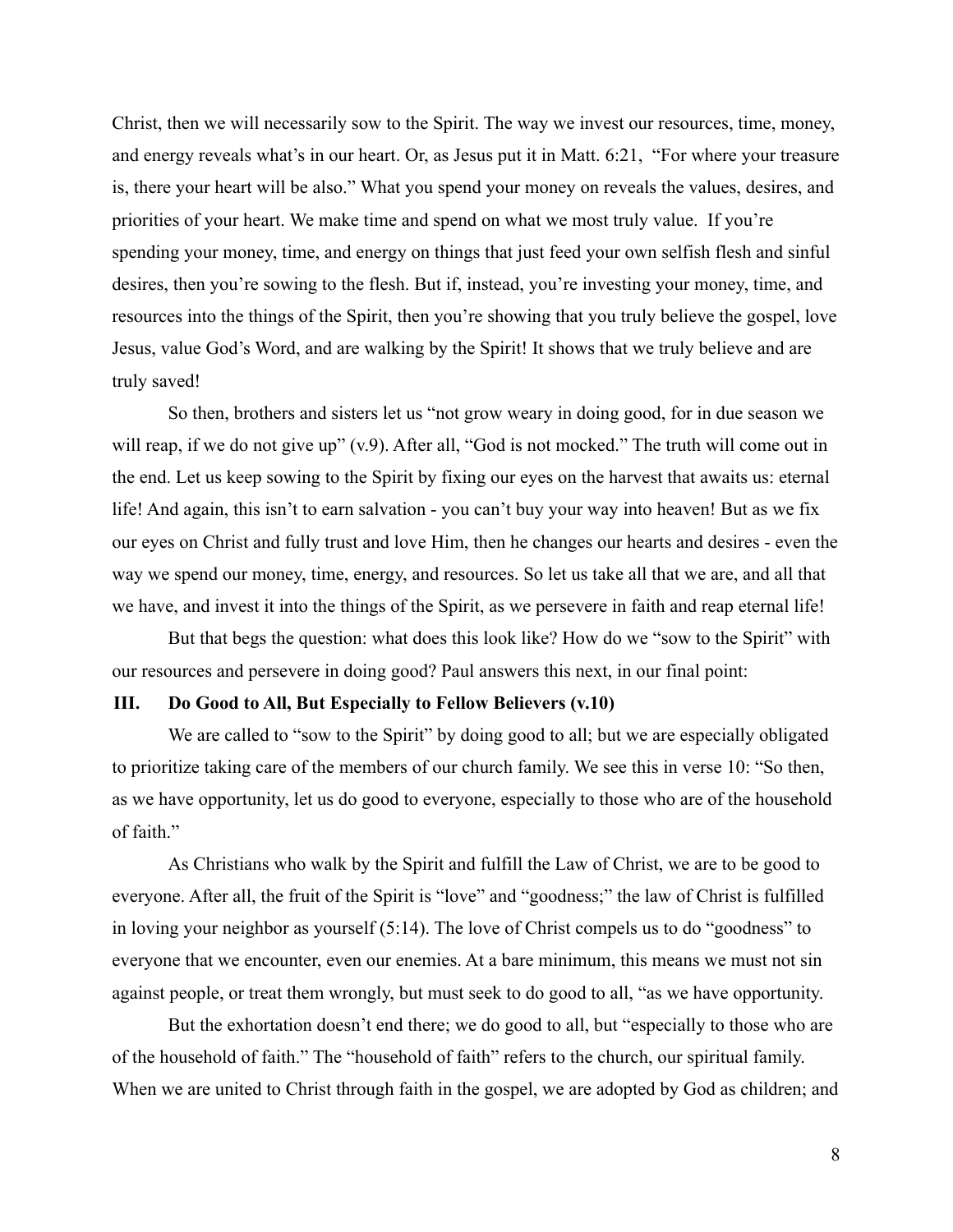that means, we're united *to each other* in Christ as well. We're a family! Brothers and sisters in Christ. This is true of all Christians - but we're not able to live this out with all Christians; instead, we're able to live out this reality in the local church. A local church body is a church *family.* As a Spirit-filled Christian family, we're commanded to "bear one another's burdens, and so fulfill the law of Christ," as we saw from v.2. In other words, we're called to "do good" to one another. And given that verses 6-9 are focused on how we use our money, goods, and resources in a way that's according to the Spirit, I think Paul is applying the same principle here. One way that we bear one another's burdens in a Christlike, loving way is by generously giving and providing for one another's needs, as opportunity arises. And if it's true that we are to do good to all, then it is *especially true* that we have a special obligation to doing good to one another, as a church family. After all, this is true for our physical families, isn't it? If our neighbor is hungry, we should feed him. But if we're not feeding our own kids first, then we need to take care of them first, and *then* feed our neighbor. There's a greater obligation to care and provide for our family. And the same is true with the church. As members of a church family, we are connected together in a special relationship; we're committed to caring for one another, to bearing one another's burdens through prayer and encouragement - and often, at times, with our resources as well. Sometimes this is done through generous giving, other times maybe it's through meeting needs, showing hospitality, giving to a family in the church in need, visiting members in the hospital or nursing homes, providing help with manual labor, or sitting down and helping someone emotionally and spiritually. All of these are ways we're called to do good to one another! Another way we do this is through regularly giving part of our income as an offering to our local church family, prioritizing doing good to our household of faith. And that ties right in with vv.6-9, doesn't it? As we provide for those who teach the Bible and preach the gospel, we're doing good to all, so that the church might be built up through the Word and sinners might be saved by the glorious grace of the gospel of Christ. And as we do so, we're "sowing to the Spirit" by showing that we prioritize and value the Word of God, the gospel of Christ, our brothers and sisters in Christ, and the spiritual good of all people.

So let us walk in step with the Spirit, brother's and sisters. Let us do good to all - but let us especially do good to one another. And as we do so, we will fulfill the law of Christ - the Law of love. As John 13:35 says, "By this all people will know that you are my disciples, if you have love for one another." Let us love one another because Christ has first loved us, even by laying